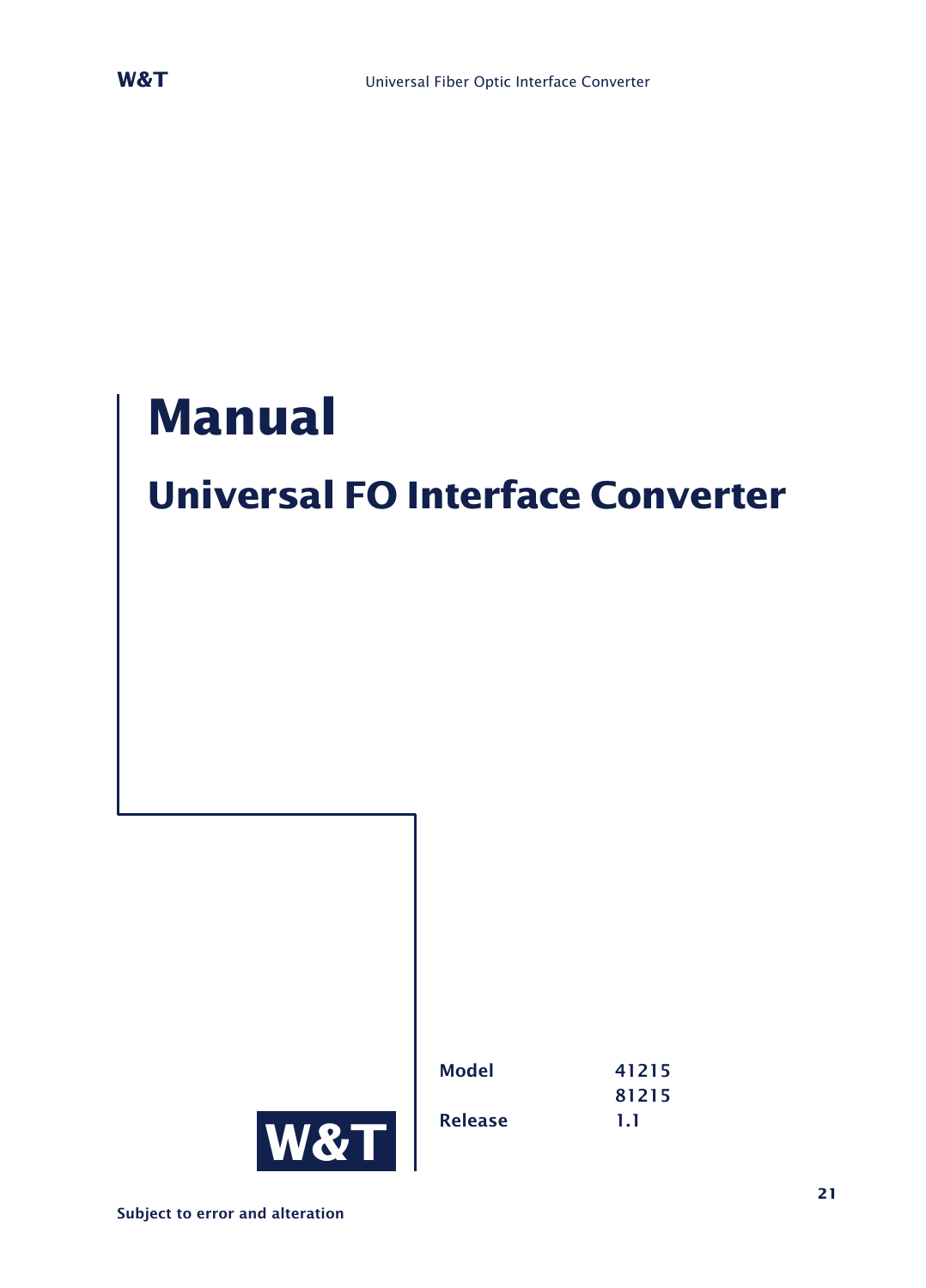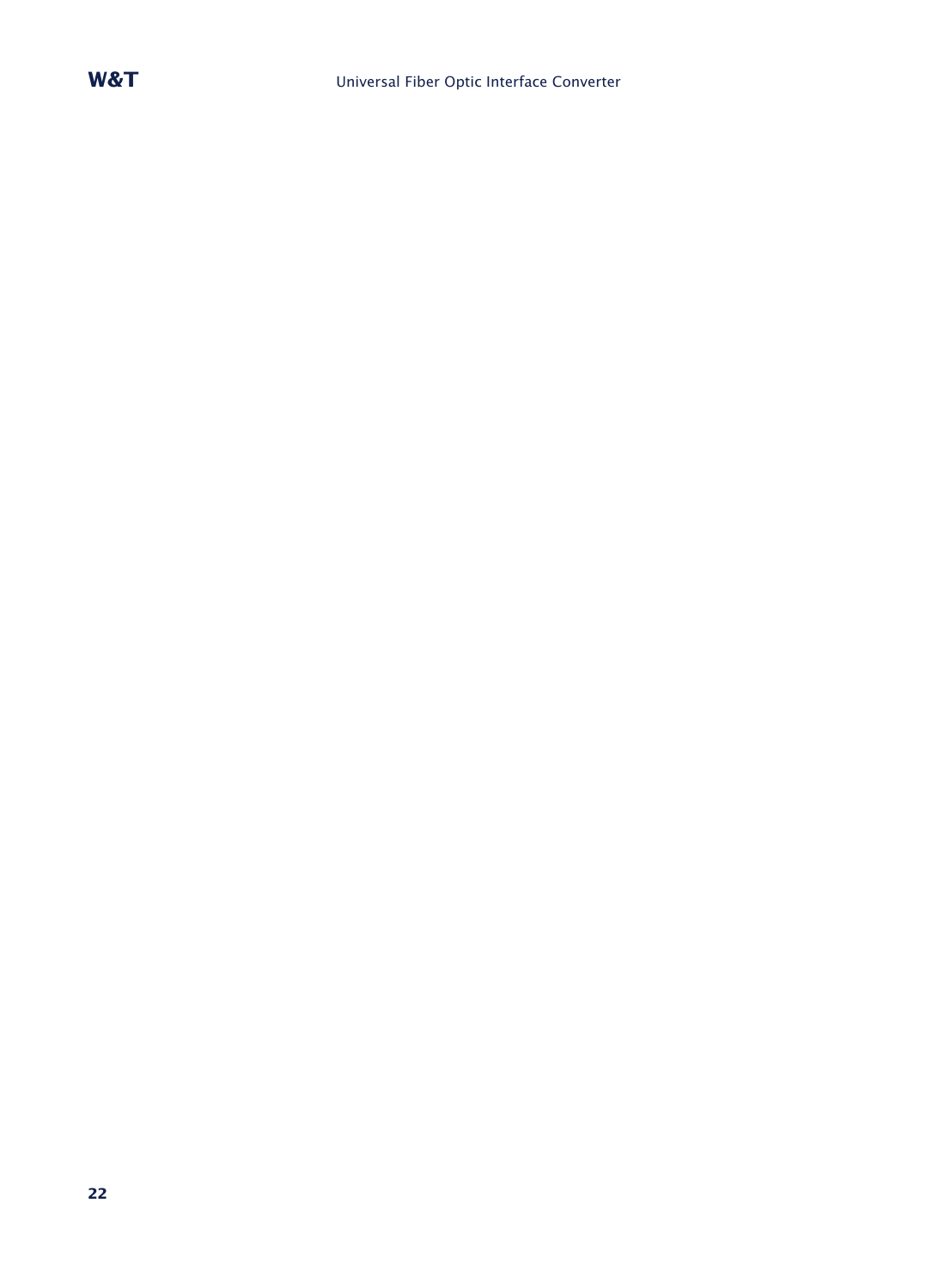Glass fiber optic transmission lines are the solution of choice when you need to implement absolutely noise-free serial data transmission over long distances and/or in noisy environments.

Whereas the attenuation with plastic fiber optics places a limit of maximum 100 meters on the attainable cable length, the distances achievable with glass fiber optics are significantly greater and at a comparable cable cost.

Wiesemann & Theis offers an entire family of various fiber optic interfaces that allow you to convert critical I/O ports or serial ports into an optical port for connecting glass fiber optic cable.

This interface family is described on the following pages along with the corresponding technical data and including connection examples.

For up-to-date information on new developments, see our Internet site at http://www.wut.de or check the e-mail short notices at the W&T Interface Club, which you can also subscribe to from the W&T Homepage.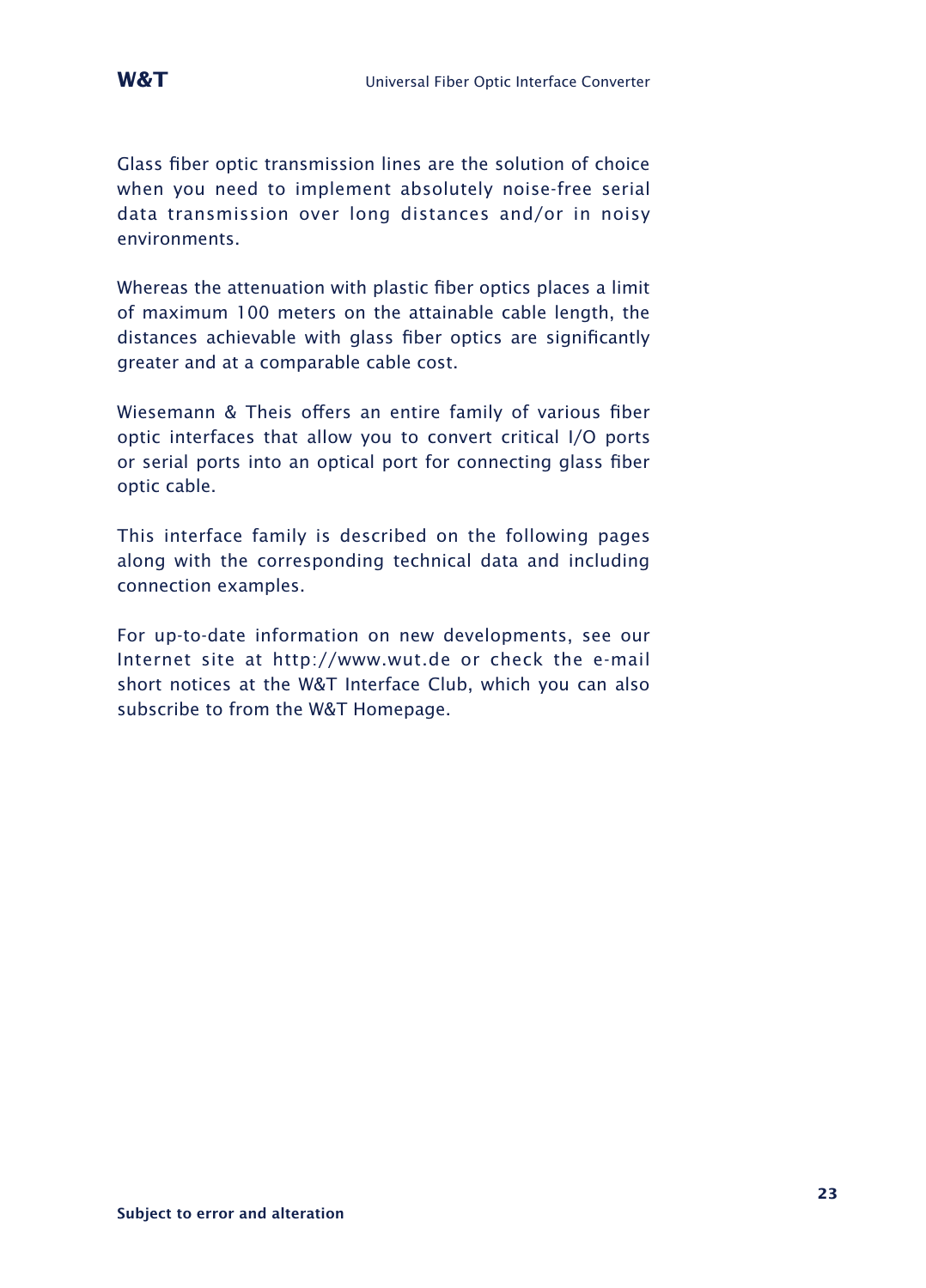# Index

| Universal FO Interface 20mA, #41215  25 |  |
|-----------------------------------------|--|
|                                         |  |
|                                         |  |
|                                         |  |
|                                         |  |
|                                         |  |
|                                         |  |
|                                         |  |
|                                         |  |

| Universal FO Interface RS232/422/485, #81215  31    |  |
|-----------------------------------------------------|--|
|                                                     |  |
|                                                     |  |
| Galvanic isolation and ESD protection 31            |  |
|                                                     |  |
|                                                     |  |
|                                                     |  |
|                                                     |  |
|                                                     |  |
| RS422, RS485 4-wire bus master application 33       |  |
| RS485 4 wire / RS485 2-wire application with echo34 |  |
| RS485 2 wire application without echo 34            |  |
|                                                     |  |
|                                                     |  |
|                                                     |  |
|                                                     |  |
|                                                     |  |
|                                                     |  |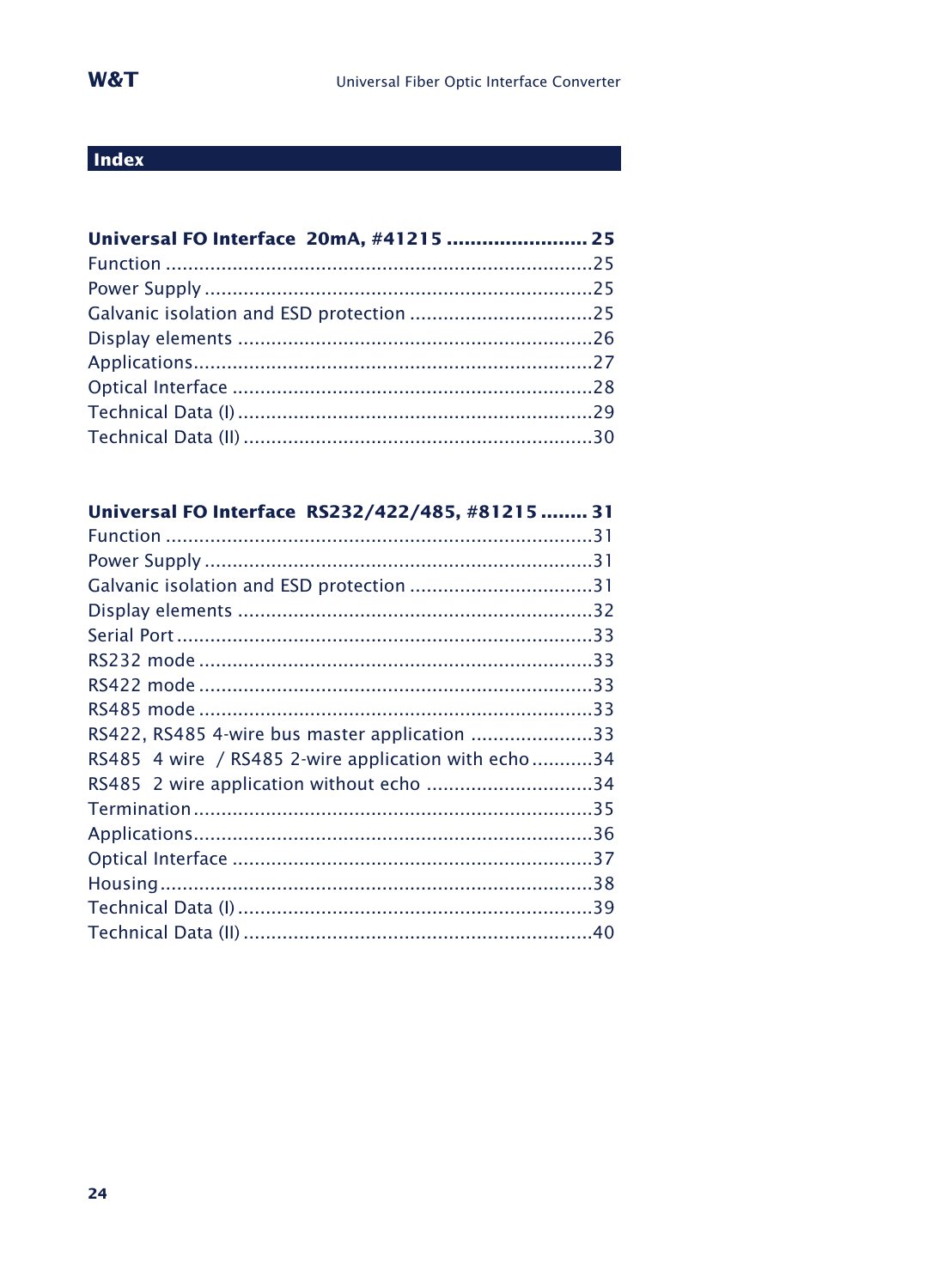# **Universal FO Interface 20mA, #41215**

#### **Function**

The W&T fiber optic interface converter 41215 allows bi-directional conversion of an active or passive 20mA interface into a fiber optic interface with a transmission speed of up to 19.200 bps.

The interface works independently of the data format used and converts one data line in each direction.

Well-known SC connectors are used for connecting the glass fiber optic cable, whereas the serial interface is configured as a 9-pin SUB-D connector.

#### **Power Supply**

The supply voltage for the Interfaces is provided through an integrated switching regulator. This regulator has a variable input voltage range and allows the Interface to be powered by any DC voltage between 12 and 48 volts.

The supply voltage is polarity reversal protected and can be connected on the underside of the Interface through the included plug-in screw terminal.

#### **Galvanic isolation and ESD protection**

The serial port of the fiber optic converter is galvanically isolated from the supply voltage through a DC/DC converter with an isolation voltage of 1kV. All signal lines for the serial interface are protected by ESD-immune interface chips against static discharge for voltages up to 15 kV corresponding to IEC 801-2, Level 4.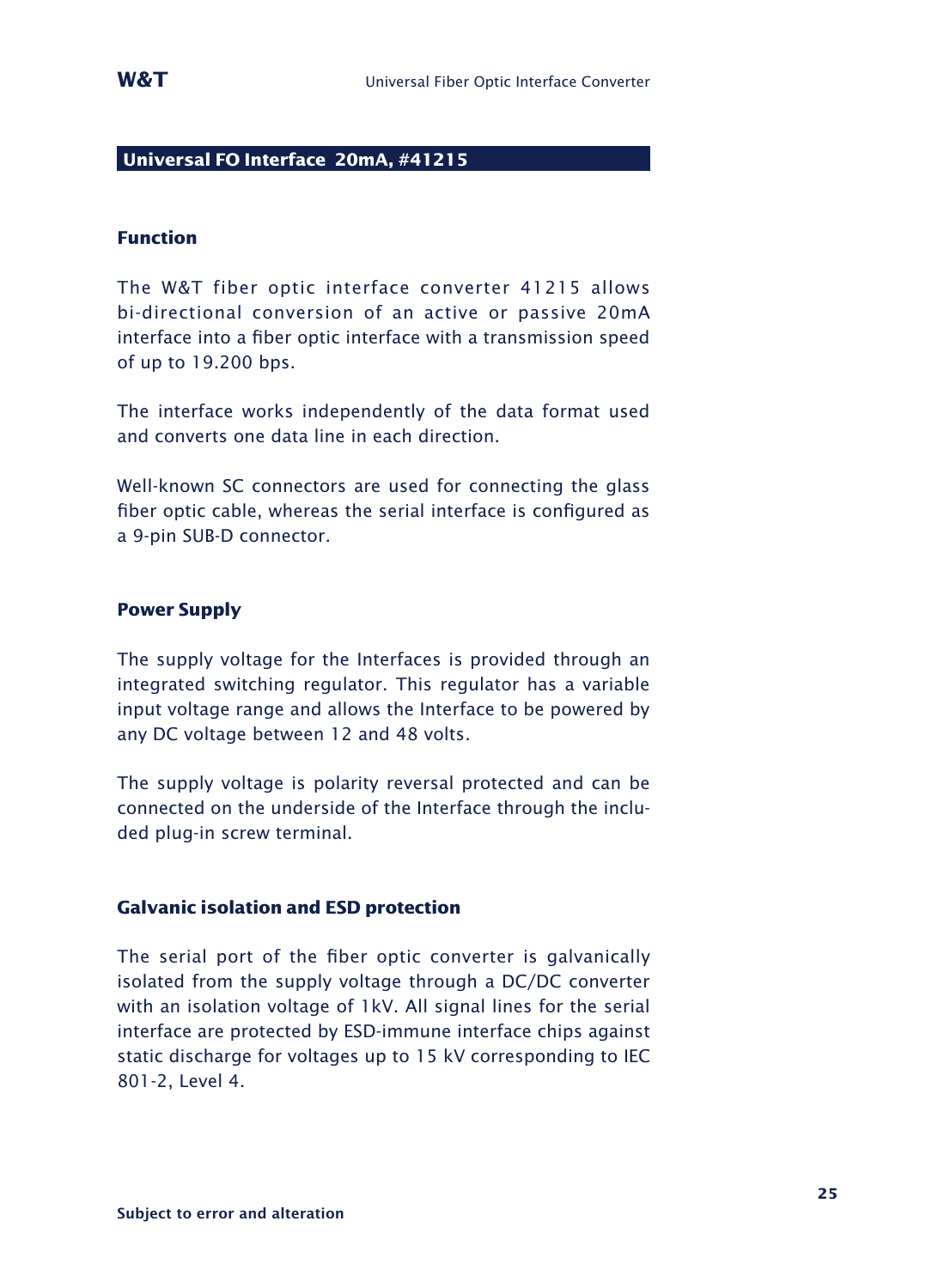#### **Connectors**

The fiber optic cables are connected to the converter using SC series connectors, with a DB9 plug for the serial connection. The arrangement of the signal connectors on the front panel of the interface can be seen from the following illustration:



The serial connection of the fiber optic converter is configured as a DB9 plug. The pin configuration can be seen in the following table:

| Pin#           | 20mA signal                |
|----------------|----------------------------|
|                | Data Out 20mA              |
| $\overline{2}$ | Data Out +                 |
| 3              | Data Out -                 |
| $\overline{4}$ | Data Out GND               |
| 5              | <b>Half Duplex Control</b> |
| 6              | Data In 20mA               |
| 7              | Data $ln +$                |
| 8              | Data In -                  |
|                | Data In GND                |

#### **Display elements**

The Interfaces feature two LED's, with the *Power* LED indicating correct supply voltage and the *Data* LED data communication in both directions.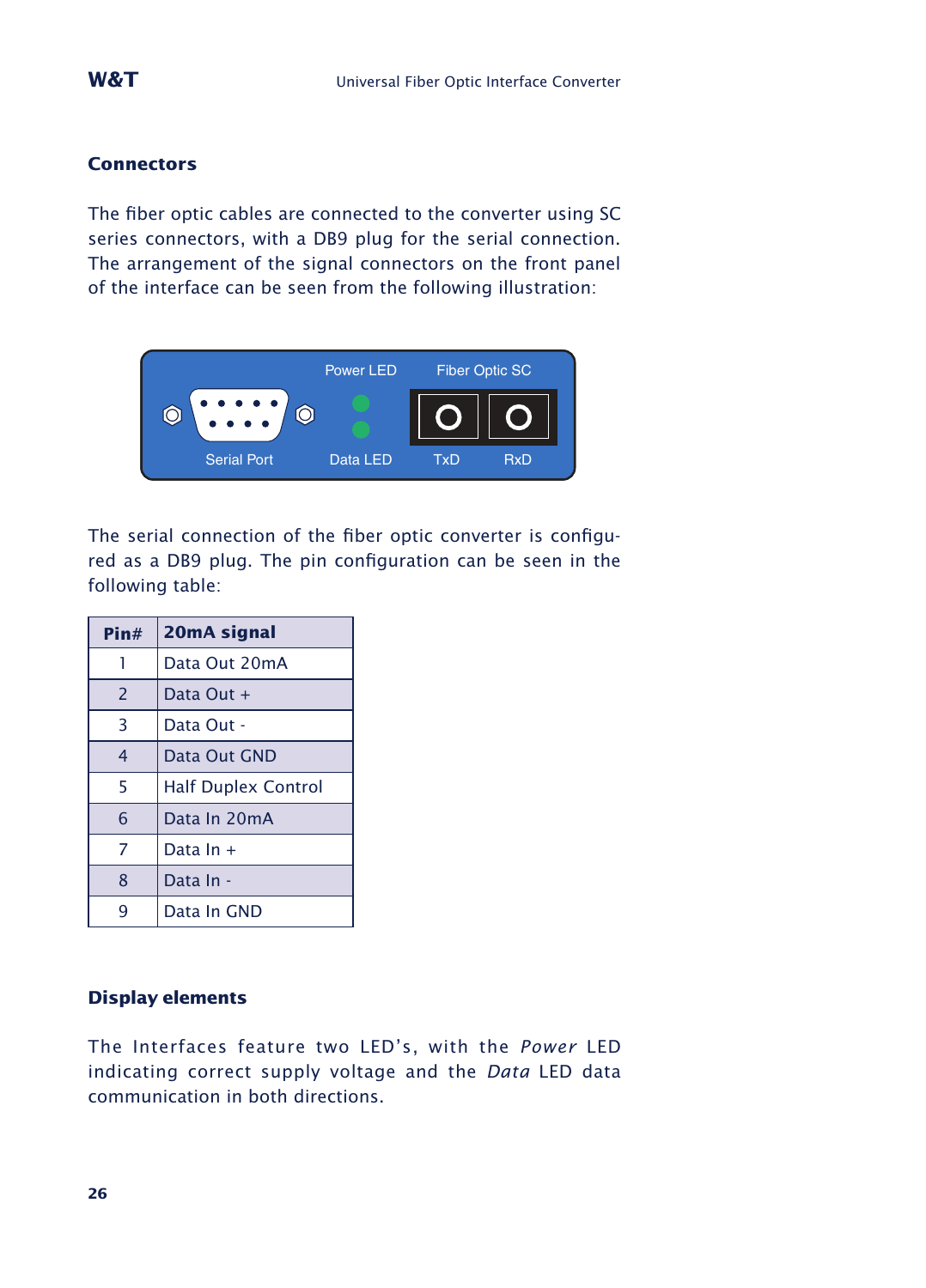### **Applications**

A GND level signal on Pin 5 of the TTY connector will place the 20mA interface of the convertor in half-duplex mode whereby an echo of the sent signals is suppressed.

The interface can be used as an active or passive 20mA component. In the active mode, the interface supplies the current required by the respective 20mA loop, while in the passive mode the loop current must be supplied by the connected device. The operating mode can be selected for both loops separately. Examples of interface switching into active/passive mode are shown in the following drawings:



#### **Interface Tx loop active, Rx loop passive**

Data In GND

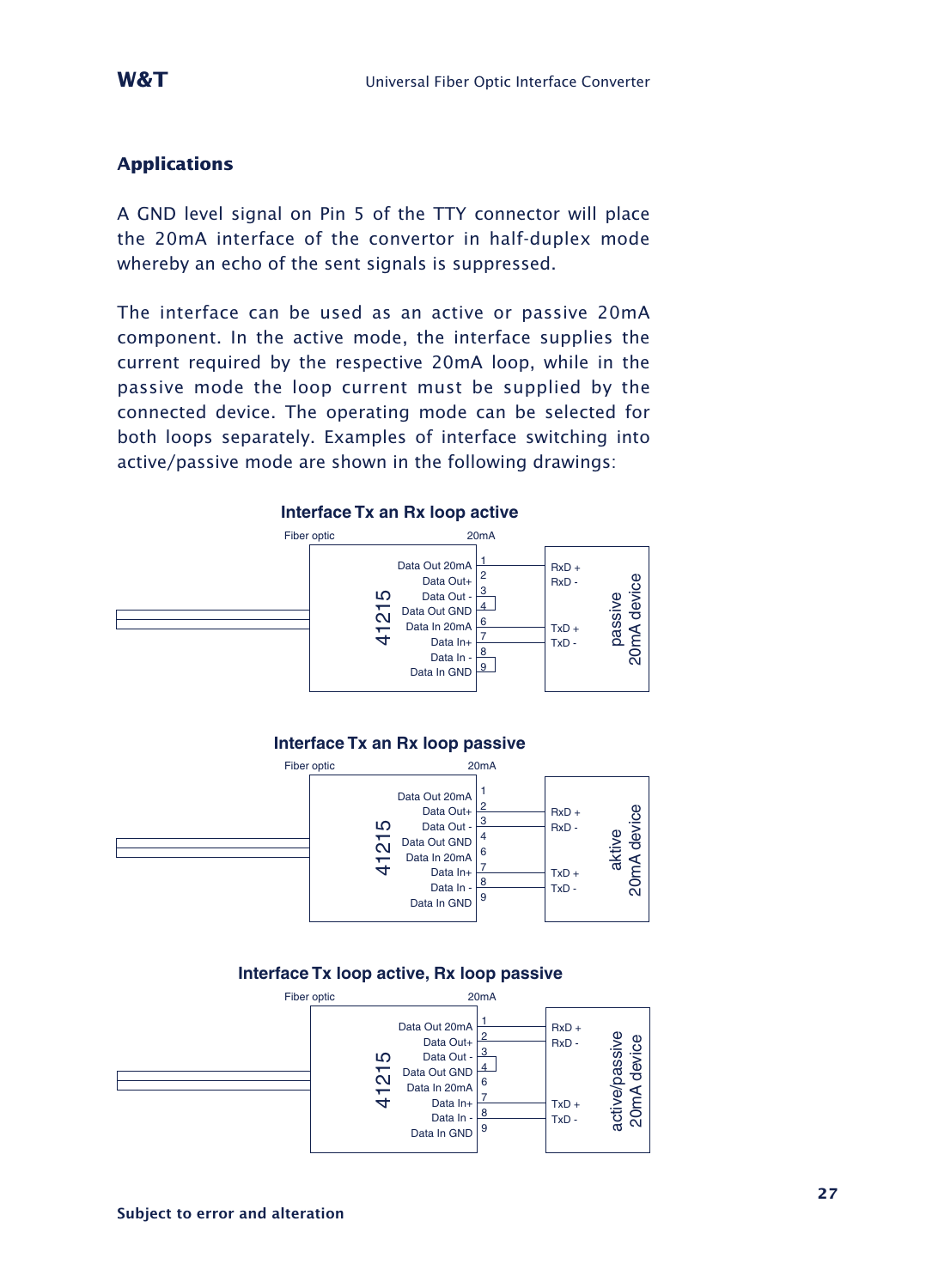# **Optical Interface**

The W&T Interface 81215 uses common single-mode duplex 9/125µm glass fiber optic cable or 50/125µm and 62.5/125 µm multimode duplex glass fiber optic cable, which due to its wide use in network technology is easily and inexpensively available

The light used for data transmission has a wavelength of 1310 nm.

Depending on the attenuation value of the glass fiber optic cable used, data transmission over a distance of up to 20 km is possible using the Interface in its standard version. A special version with a more powerful transmitter enables transmission over up to 40 km and is available on request.

When using the Interface on single-mode cables there are no limitations with respect to the minimum required cable length. In this mode the reserve between maximum output power of the transmitter and clipping limit of the receiver 5dB in the worst case.

If the Interface is used however on multimode cables, the high coupled power of the transmitter can result in clipping with short cable lengths.

In this case we recommend use of a 5dB attenuator on the Interface output, which can be ordered from W&T as article number 81900.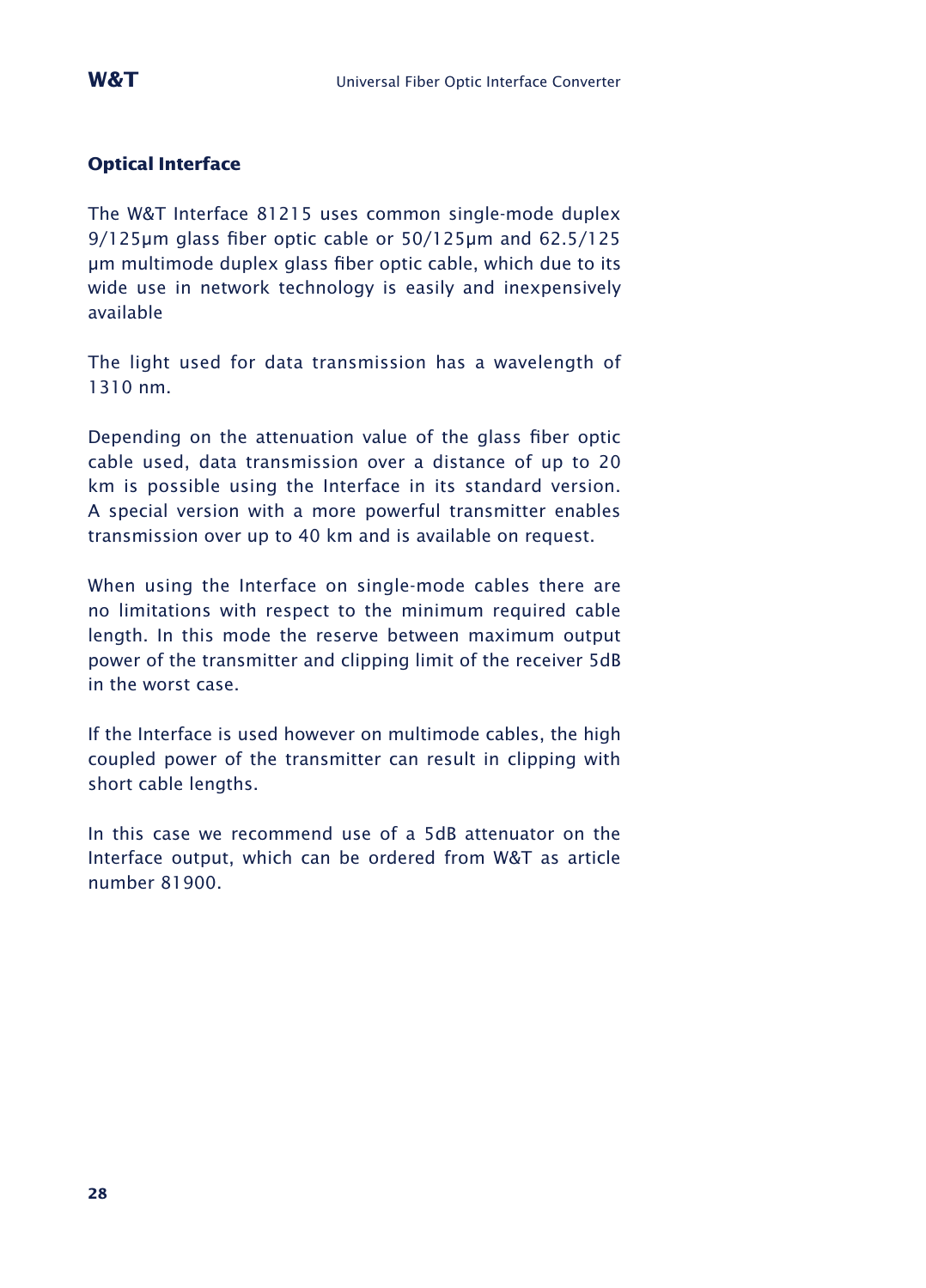# **Technical Data (I)**

# **Serial Interface:**

| active mode, passive mode |
|---------------------------|
| $0.19.200$ bps            |
| any                       |
| RxD. TxD                  |
| 9-pin SUB-D plug          |
|                           |

# **Optical Interface**

| <b>Optical Interiate</b> |                                       |
|--------------------------|---------------------------------------|
| FO cable connector:      | SC plug adapter                       |
|                          | ST plug adapter on request            |
| Fiber optic medium:      | Duplex single mode fiber 9/125 µm     |
|                          | Duplex multi mode fiber               |
|                          | 50/125µm or 62,5/125µm                |
| Wavelength:              | 1310 nm                               |
| Laser Class:             | Class 1 Laser Product                 |
| Output power:            | Single mode fiber:                    |
|                          | min. -12dBm, max. -8dBm               |
|                          | Multi mode fiber:                     |
|                          | $max. -3dBm$                          |
| Receiver sensitivity:    | $max. -22dBm$                         |
| Maximum input power:     | $max. -3dBm$                          |
| Optical budget:          | min. 10dB                             |
| Maximum distance:        | Single mode fiber: min. 20km          |
|                          | @0,35dB/km (40km on request)          |
|                          | Multi mode fiber: min. 5km<br>@1dB/km |
| Minimum line             |                                       |
| attenuation:             | Single mode fiber: 0dB                |
|                          | Multi mode fiber: 3dB                 |
|                          | (with less attenuation, the use of an |
|                          | additional attenuator may be          |
|                          | required, e.g. W & T # 81900)         |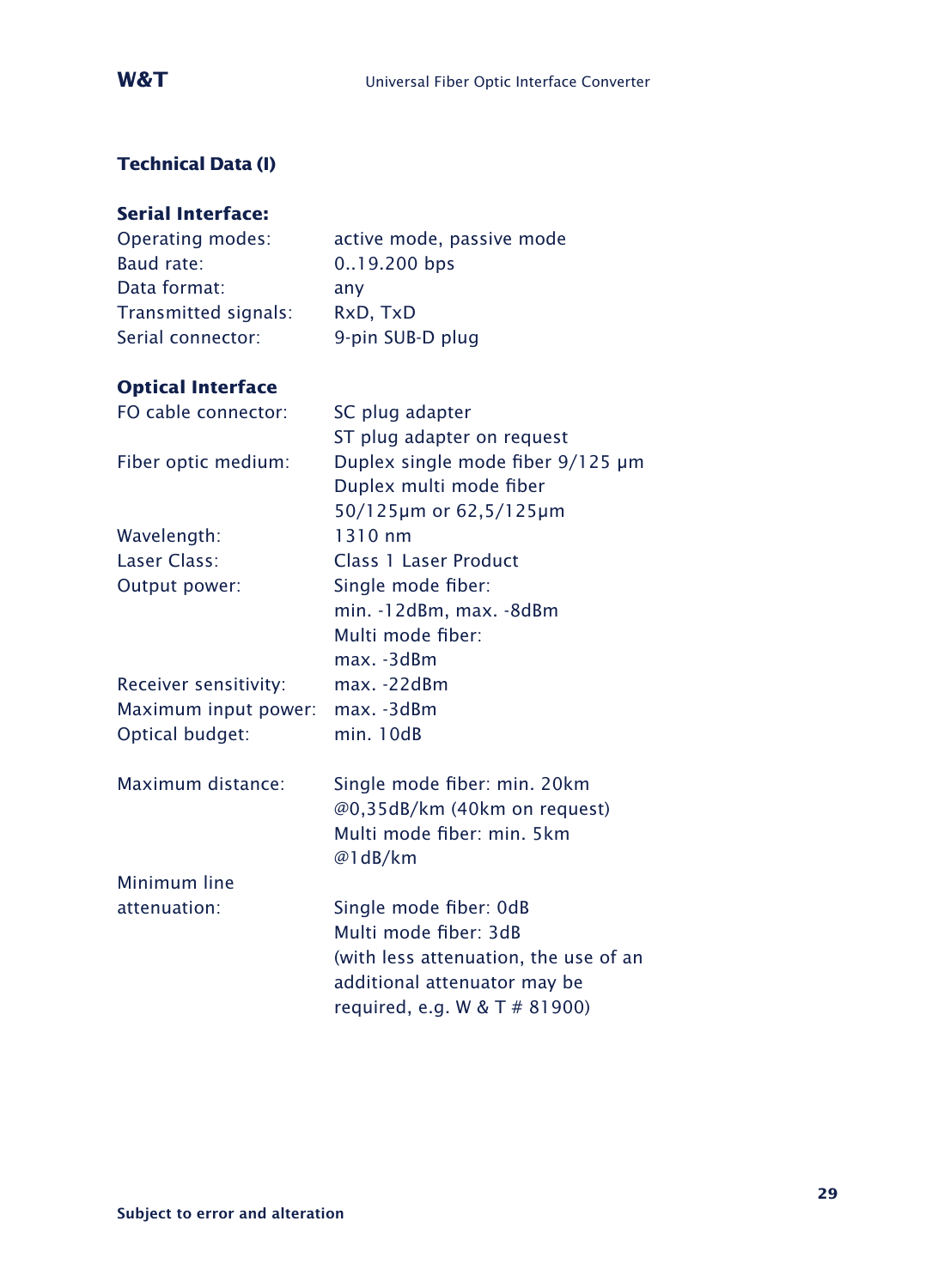# **Technical Data (II)**

| <b>Power supply:</b>    |                                                                 |
|-------------------------|-----------------------------------------------------------------|
| Supply voltage:         | 12.48 V DC                                                      |
| Operating current:      | typ. 100mA at 12V DC                                            |
|                         | (in active mode for both                                        |
|                         | current loops)                                                  |
| Power connector:        | Plug-in screw terminal, 5.08mm<br>spacing, labeled "L+" and "M" |
| Galvanically isolation: | min. 1 kV between serial interface                              |
|                         | and power supply                                                |
|                         |                                                                 |
| Misc:                   |                                                                 |
| Ambient temperature:    | Storage: $-40.+70^{\circ}C$                                     |
|                         | Operation: 0+60°C                                               |
| Permissible relative    |                                                                 |
| humidity:               | 595% rH (non condensing)                                        |
|                         |                                                                 |
| Housing:                | Small plastic housing                                           |
|                         | for top hat rail mounting                                       |
| Dimensions:             | $105 * 75 * 22$ mm                                              |
| Weight:                 | approx. 100 q                                                   |
| Packing list:           | 1x Fiber optic interface converter                              |
|                         | 1x screw terminal                                               |
|                         |                                                                 |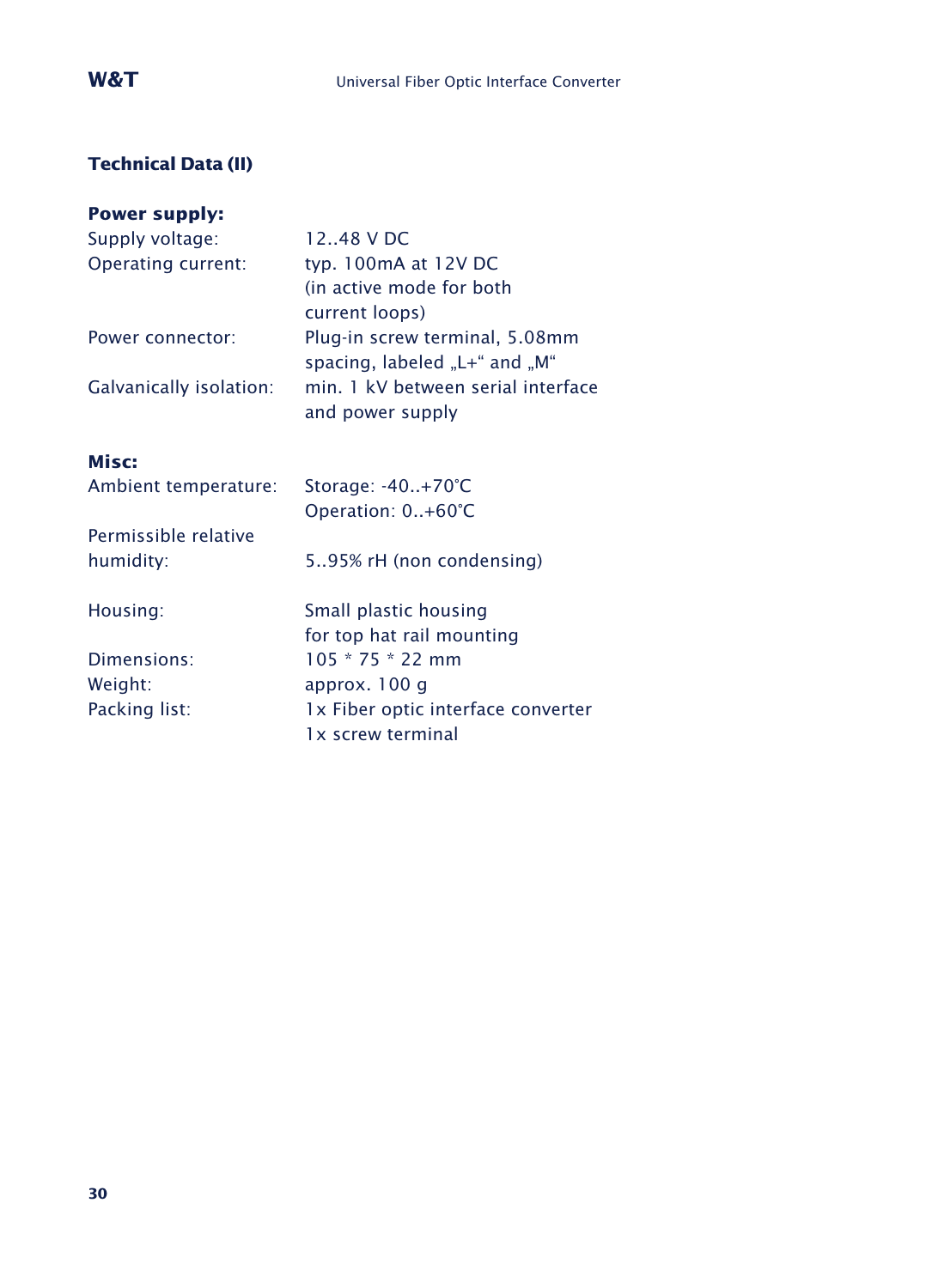### **Universal FO Interface RS232/RS422/RS485, #81215**

#### **Function**

The W&T fiber optic interface converter 81215 allows bi-directional conversion of an RS232, RS422 or RS485 interface into a fiber optic interface with a transmission speed of up to 500.000 bps.

The interface works independently of the data format used and converts one data line in each direction.

Well-known SC connectors are used for connecting the glass fiber optic cable, whereas the serial interface is configured as a 9-pin SUB-D connector.

#### **Power Supply**

The supply voltage for the Interfaces is provided through an integrated switching regulator. This regulator has a variable input voltage range and allows the Interface to be powered by any DC voltage between 12 and 48 volts.

The supply voltage is polarity reversal protected and can be connected on the underside of the Interface through the included plug-in screw terminal.

#### **Galvanic isolation and ESD protection**

The serial port of the fiber optic converter is galvanically isolated from the supply voltage through a DC/DC converter with an isolation voltage of 1kV. All signal lines for the serial interface are protected by ESD-immune interface chips against static discharge for voltages up to 15 kV corresponding to IEC 801-2, Level 4.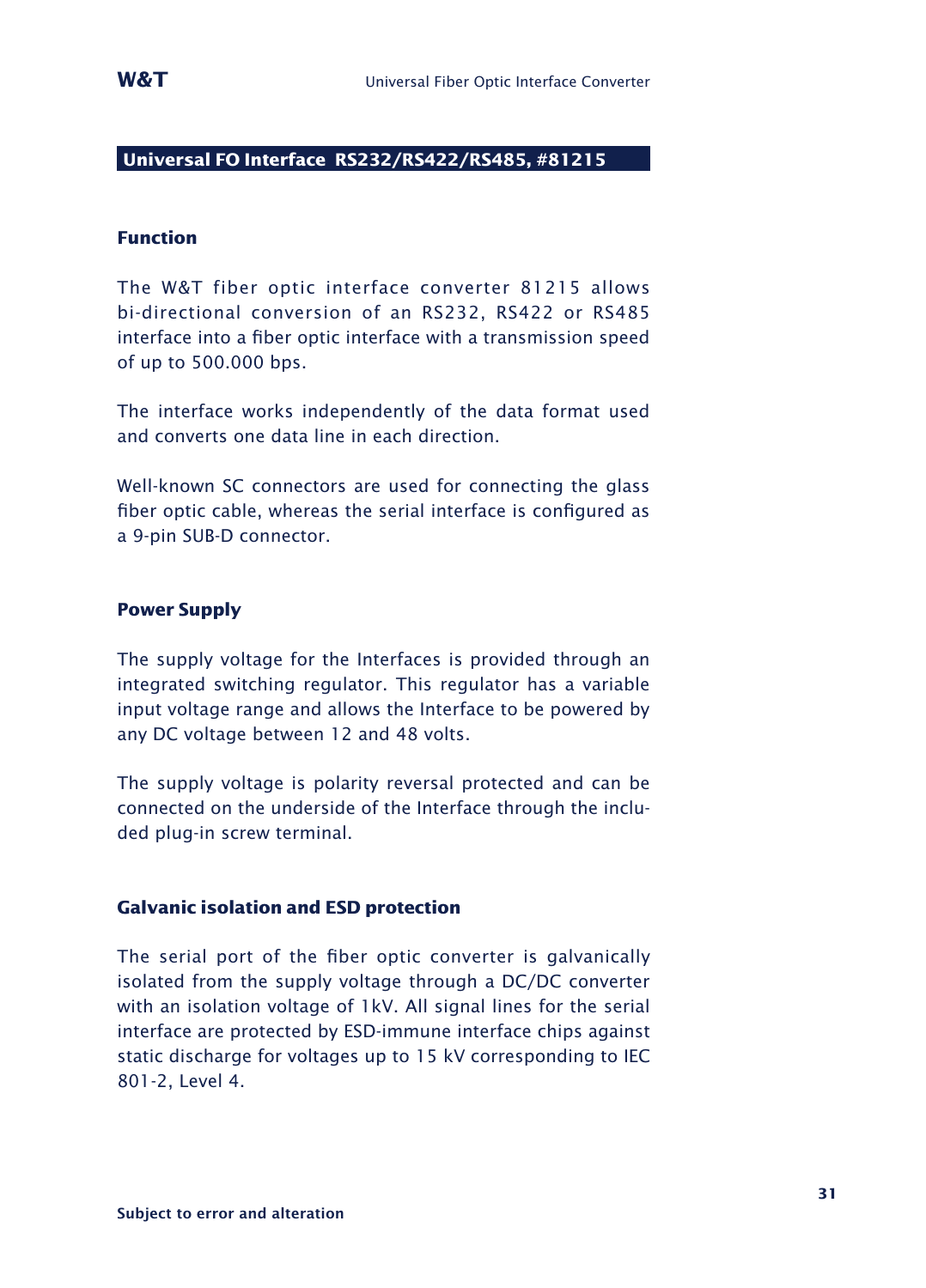#### **Connectors**

The fiber optic cables are connected to the converter using SC series connectors, with a DB9 plug for the serial connection. The arrangement of the signal connectors on the front panel of the interface can be seen from the following illustration:



The serial connection of the fiber optic converter is configured as a DB9 plug. The pin configuration can be seen in the following table:

| $P$ in#        | RS232 signal       | <b>RS422 / RS485 signal</b> |
|----------------|--------------------|-----------------------------|
| 1              | n.c.               | $TxD A$ $(-)$               |
| 2              | <b>RxD</b>         | $RxDA$ (-)                  |
| 3              | TxD                | DTR A (-) (active level)    |
| $\overline{4}$ | DTR (active level) | n.c.                        |
| 5              | <b>Signal GND</b>  | <b>Signal GND</b>           |
| 6              | n.c.               | $TxD B (+)$                 |
| $\overline{7}$ | RTS (active level) | $RxDB (+)$                  |
| 8              | n.c.               | DTR $B (+)$ (active level)  |
| 9              | n.c.               | n.c.                        |

#### **Display elements**

The Interfaces feature two LED's, with the *Power* LED indicating correct supply voltage and the *Data* LED data communication in both directions.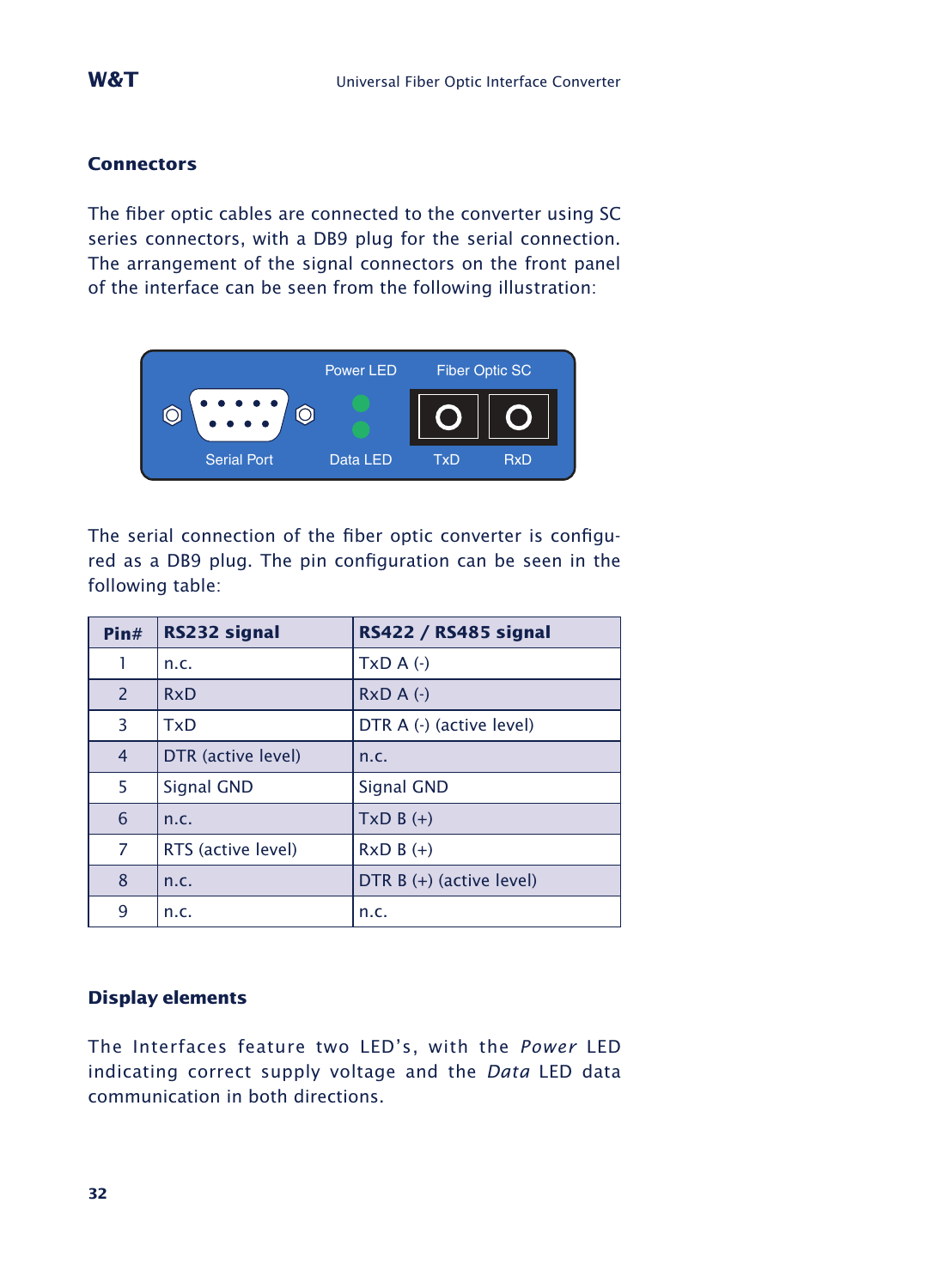#### **Serial Port**

The combined RS232/RS422/485 interface of the fiber optic converter can be set to various operating modes using the DIL switches located near the serial port. These modes are described below:

#### **RS232 mode**

This mode provides one data channel each (RxD and TxD) in both directions.

#### **RS422 mode**

This mode provides one data channel each (RxD and TxD) in both directions.The RS422 sender and receiver chips are always active.

#### **RS485 mode**

In all RS485 modes there is always one data channel available in each direction. The operating modes differ only in how the RS485 driver and receiver chips are controlled.

#### **RS422, RS485 4-wire bus master application**

One data channel and one handshake channel in each direction are available. The RS422/RS485 receivers and transmitters are always active in this operating mode.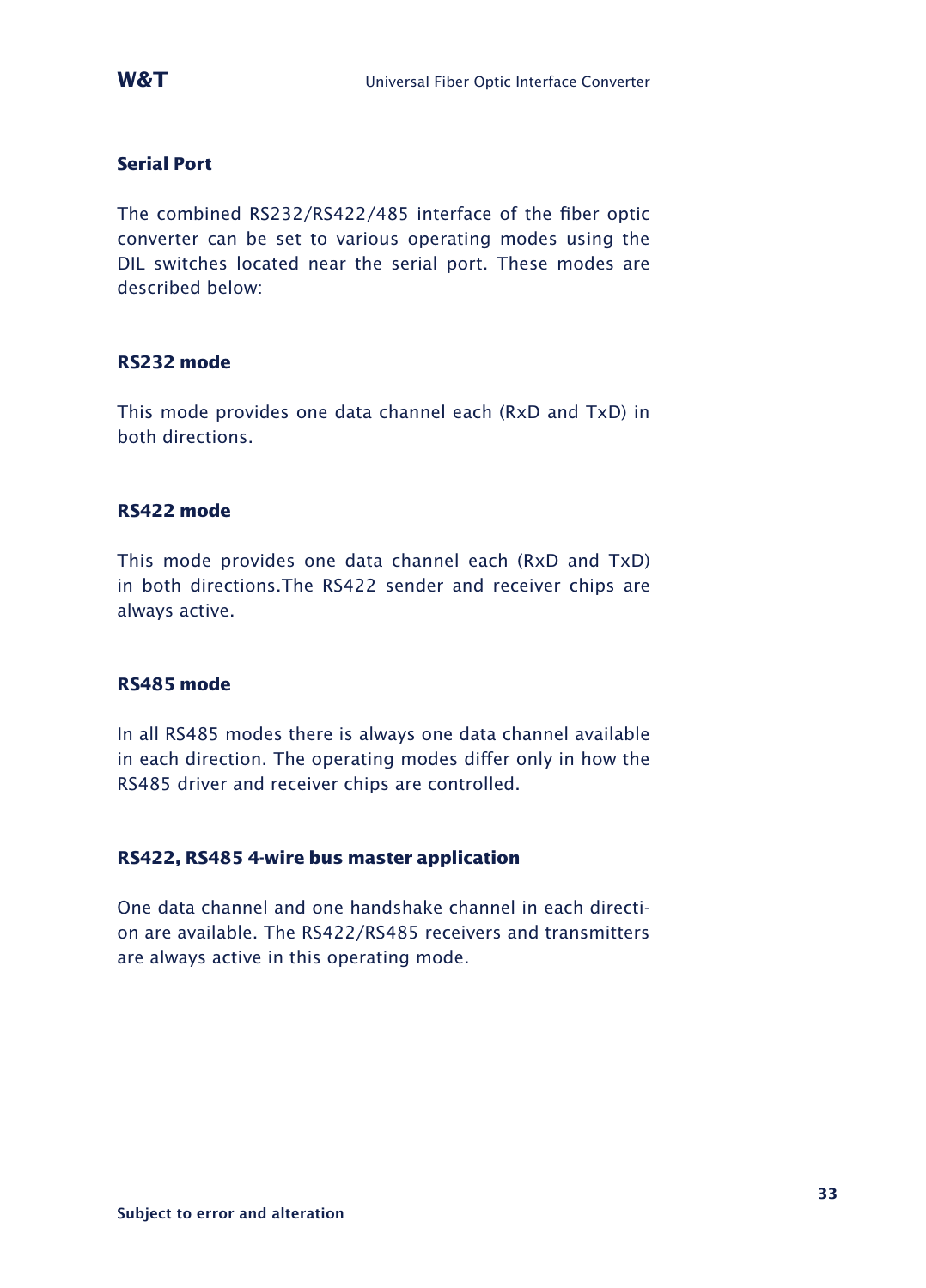#### **RS485 4 wire / RS485 2-wire application with echo**

One data channel in each direction is available. The RS485 output driver is activated automatically with each transmission of data, and goes to the high impedance state again after the end of transmission. The RS485 receiving channel is always active in this operating mode.

#### **RS485 2 wire application without echo**

One data channel in each direction is available. The RS485 output driver is activated automatically with each transmission of data, and goes to the high impedance state again after the end of transmission. The RS485 receiving channel is deactivated when the driver is on, but is switched on when the driver is in the high impedance state.

Please see the following table for an explanation of the operating mode DIP switch:

| <b>Operating mode</b>           | SW <sub>1</sub> | SW <sub>2</sub> | SW3        | <b>SW4</b> | SW <sub>5</sub> | SW <sub>8</sub> |
|---------------------------------|-----------------|-----------------|------------|------------|-----------------|-----------------|
| <b>RS232</b>                    | <b>OFF</b>      | OFF             | OFF        | OFF        | <b>OFF</b>      | <b>ON</b>       |
| RS422, RS485, 4-wire bus-master | <b>OFF</b>      | <b>OFF</b>      | <b>OFF</b> | ON         | <b>OFF</b>      | <b>OFF</b>      |
| RS485, 4-wire/2-wire with echo  | <b>OFF</b>      | ON              | OFF        | ON         | <b>OFF</b>      | OFF             |
| RS485, 2-wire without echo      | <b>ON</b>       | ON              | <b>OFF</b> | <b>ON</b>  | <b>OFF</b>      | <b>OFF</b>      |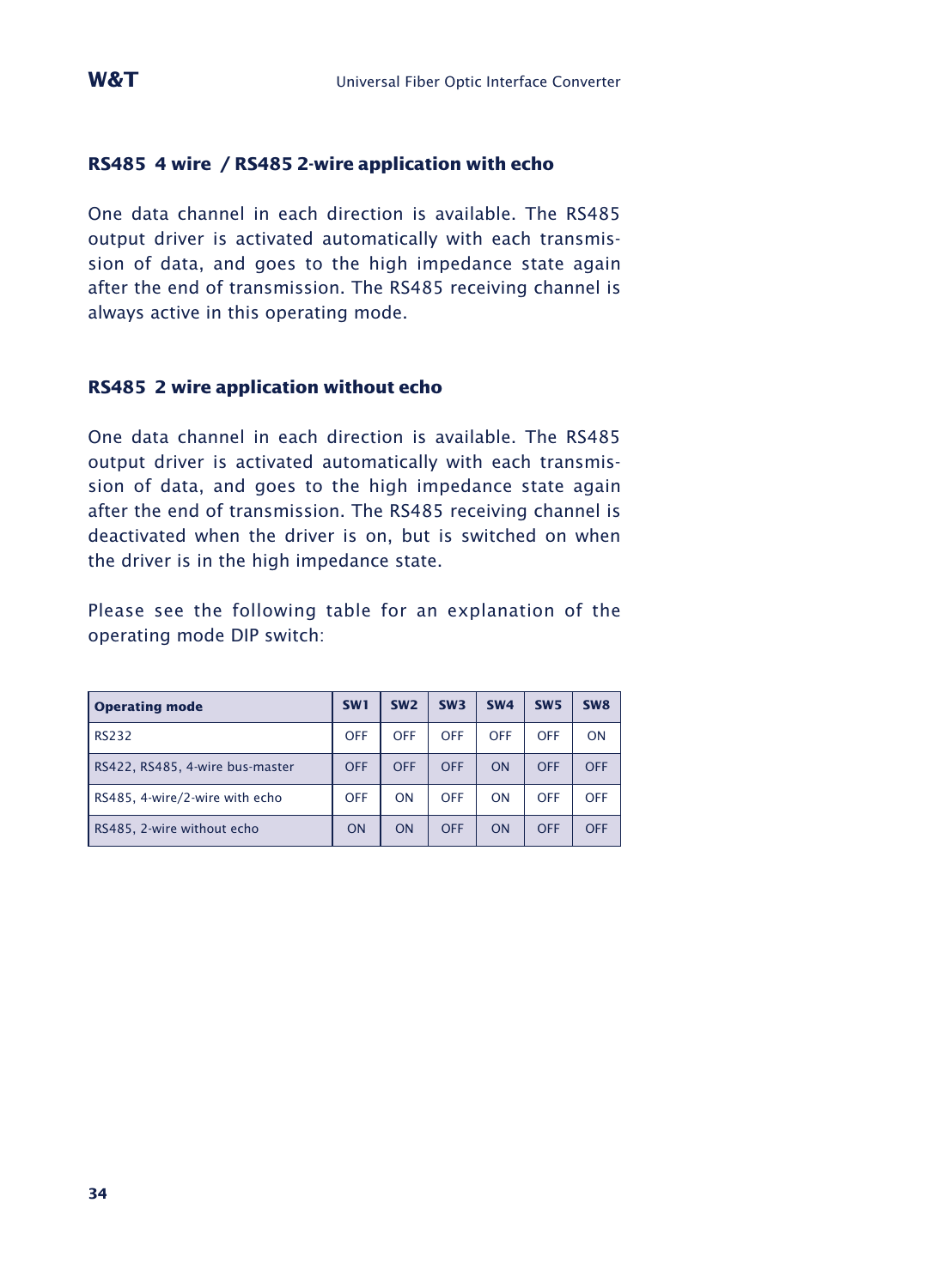### **Termination**

For all RS485 operating modes it is essential that the bus system be terminated with a termination network which assures a defined rest state in the high-impedance phases of bus operation. The bus system can be connected to a termination network by closing switches #6 and #7 on the interface module:

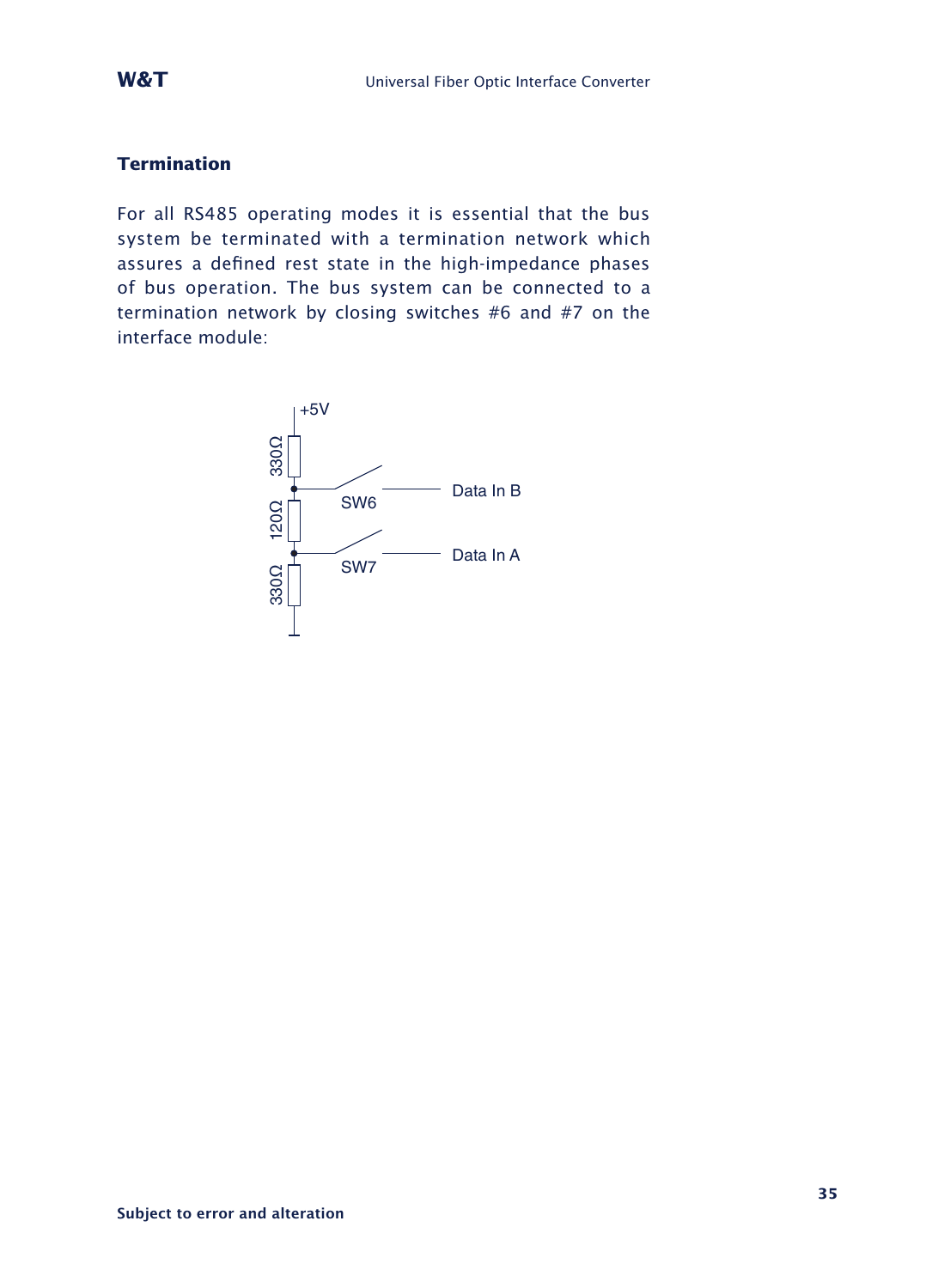# **Applications**

Examples of interface switching are shown in the following drawings:



#### **RS422 application**



#### **RS485 4-wire bus master application**







**36**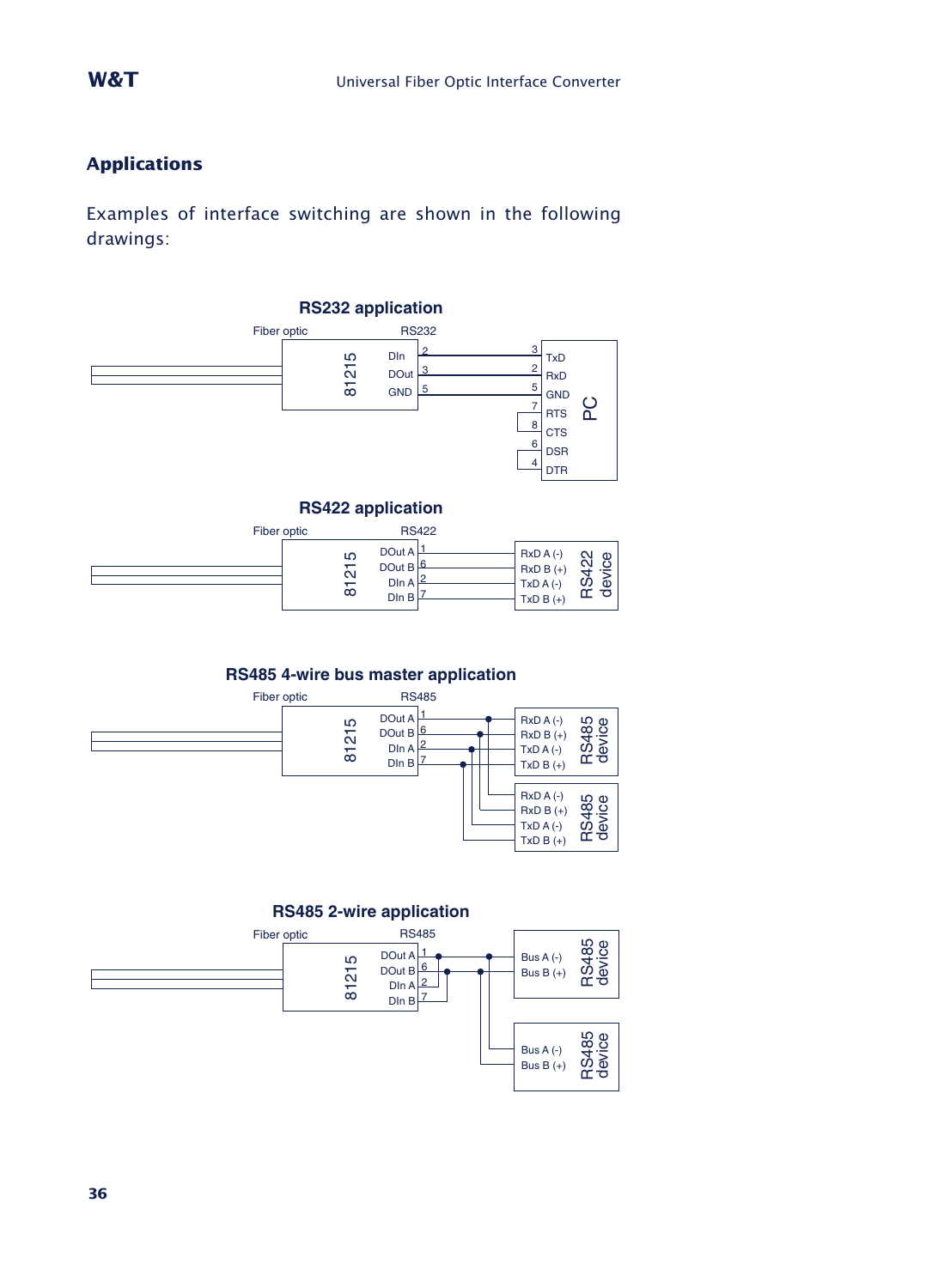### **Optical Interface**

The W&T Interface 81215 uses common single-mode duplex 9/125µm glass fiber optic cable or 50/125µm and 62.5/125 µm multimode duplex glass fiber optic cable, which due to its wide use in network technology is easily and inexpensively available

The light used for data transmission has a wavelength of 1310 nm.

Depending on the attenuation value of the glass fiber optic cable used, data transmission over a distance of up to 20 km is possible using the Interface in its standard version. A special version with a more powerful transmitter enables transmission over up to 40 km and is available on request.

When using the Interface on single-mode cables there are no limitations with respect to the minimum required cable length. In this mode the reserve between maximum output power of the transmitter and clipping limit of the receiver 5dB in the worst case.

If the Interface is used however on multimode cables, the high coupled power of the transmitter can result in clipping with short cable lengths.

In this case we recommend use of a 5dB attenuator on the Interface output, which can be ordered from W&T as article number 81900.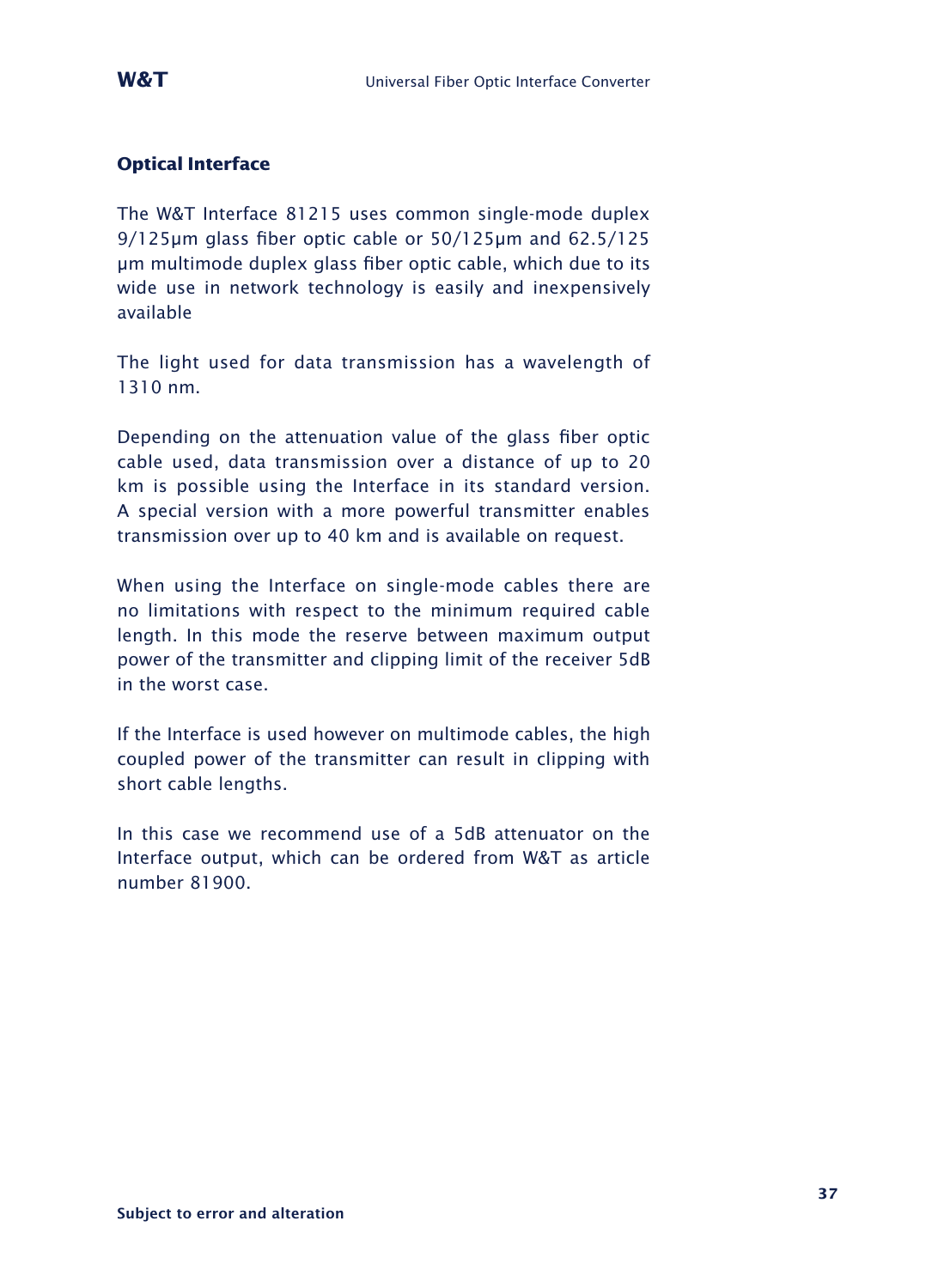#### **Housing**

The W&T Fiber Optic Interface is contained in a plastic housing for mounting on standard rails according to DIN EN 50022-35.

To configure the RS232/RS422/RS485 Interface, the enclosure must be opened to set the mode type/termination DIL switches on the interface module.

For this purpose we recommend threading a SUB-D connector with connector body onto the Interface and use the threaded-on connector to assist in removing the housing cover from the housing body.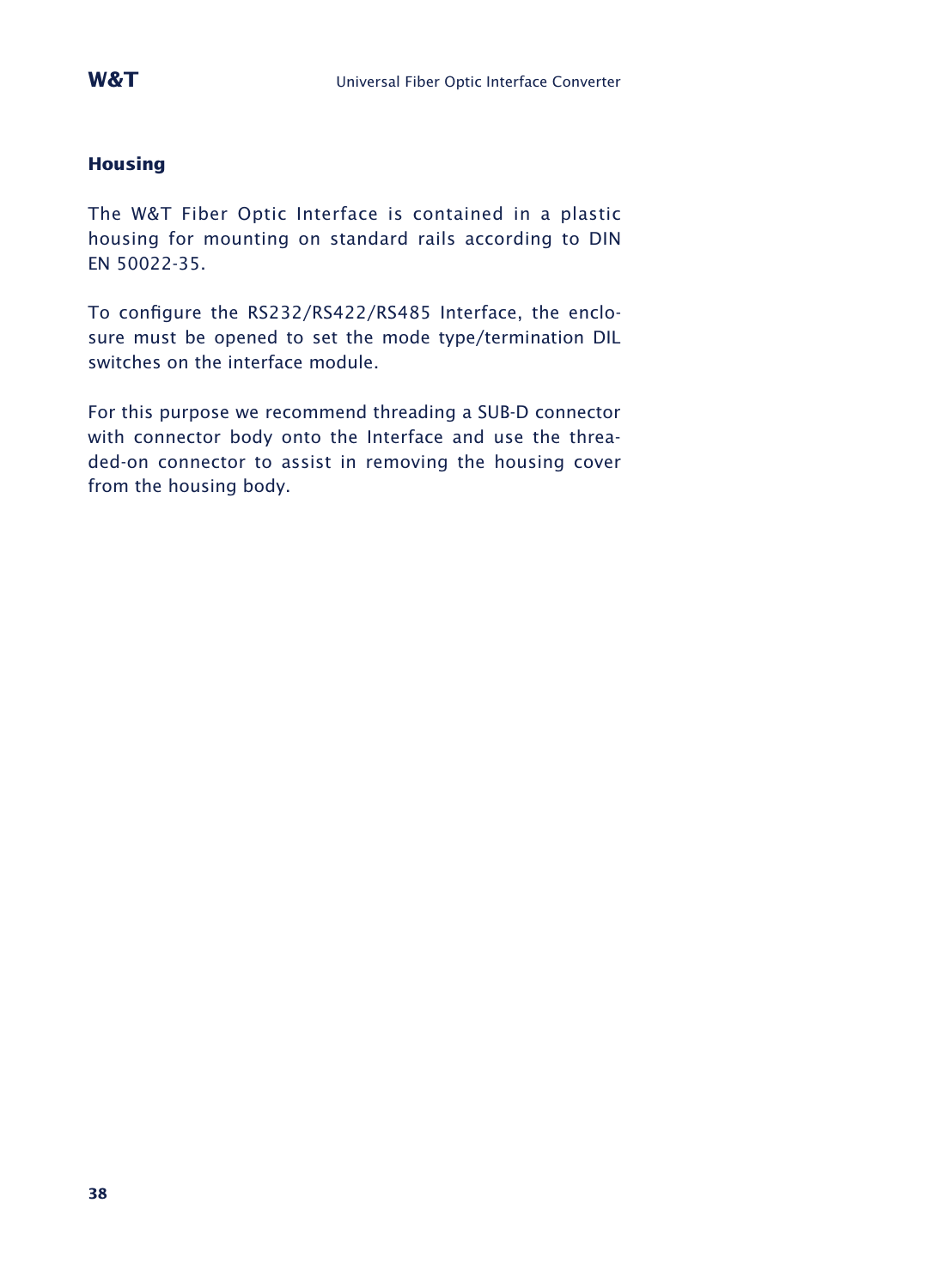

# **Technical Data (I)**

# **Serial Interface:**

| ----------------     |                                    |
|----------------------|------------------------------------|
| Operating modes:     | RS232, RS422                       |
|                      | RS485 4-wire & 2-wire applications |
| Baud rate:           | RS232: 0230 KBaud                  |
|                      | RS422/485: 0500 KBaud              |
| Data format:         | any                                |
| Transmitted signals: | RxD, TxD                           |
| Serial connector:    | 9-pin SUB-D plug                   |
|                      |                                    |

# **Optical Interface**

| FO cable connector:   | SC plug adapter                       |
|-----------------------|---------------------------------------|
|                       | ST plug adapter on request            |
| Fiber optic medium:   | Duplex single mode fiber 9/125 µm     |
|                       | Duplex multi mode fiber               |
|                       | 50/125µm or 62,5/125µm                |
| Wavelength:           | 1310 nm                               |
| Laser Class:          | <b>Class 1 Laser Product</b>          |
| Output power:         | Single mode fiber:                    |
|                       | min. -12dBm, max. -8dBm               |
|                       | Multi mode fiber:                     |
|                       | max. -3dBm                            |
| Receiver sensitivity: | $max. -22dBm$                         |
| Maximum input power:  | $max. -3dBm$                          |
| Optical budget:       | min. 10dB                             |
| Maximum distance:     | Single mode fiber: min. 20km          |
|                       | @0,35dB/km (40km on request)          |
|                       | Multi mode fiber: min. 5km            |
|                       | @1dB/km                               |
| Minimum line          |                                       |
| attenuation:          | Single mode fiber: OdB                |
|                       | Multi mode fiber: 3dB                 |
|                       | (with less attenuation, the use of an |
|                       | additional attenuator may be          |
|                       | required, e.g. W & T # 81900)         |